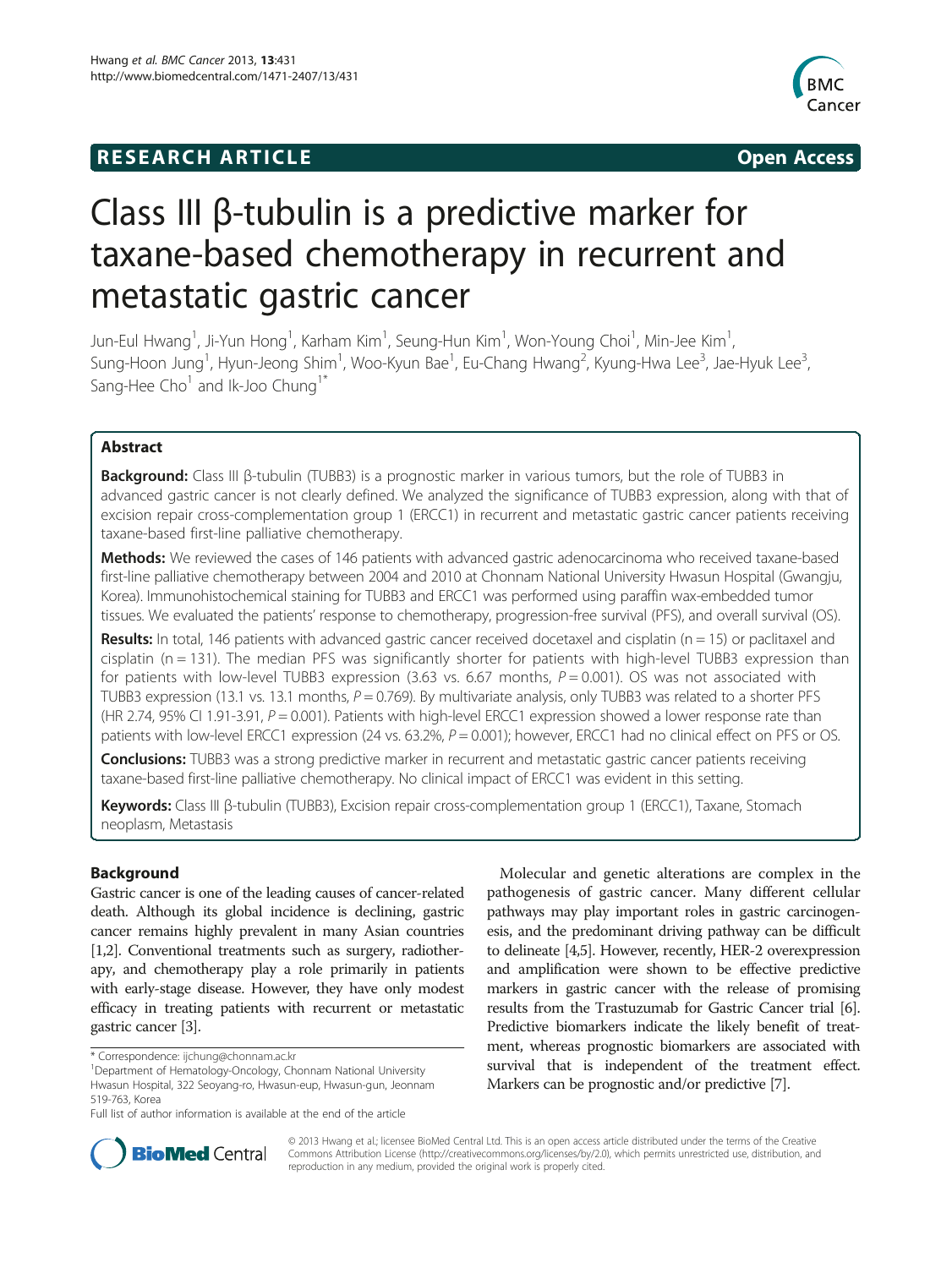Taxanes (docetaxel and paclitaxel) are anticancer agents that bind to microtubules and induce hyperstabilization, causing a cell cycle arrest and apoptosis [[8,9](#page-6-0)]. They are widely used and effective chemotherapeutic agents in advanced gastric cancer [\[10-16\]](#page-6-0). Class III β-tubulin (TUBB3) has been shown to play a role in chemotherapy resistance in various cancer types [[17](#page-6-0)]. The role of TUBB3 has been studied in non-small cell lung cancer (NSCLC), and it has been shown to be associated with resistance to antitubulin agents, including taxanes [[18](#page-6-0)[,19](#page-7-0)]. TUBB3 is also a prognostic factor in NSCLC. However, the role of TUBB3 in gastric cancer has not been widely investigated, although it is important in the treatment of gastric cancer to predict chemosensitivity with the goal of improving the response rate and overall survival (OS), and preventing unnecessary side effects and useless treatments. Thus, TUBB3 may provide important information for planning gastric cancer treatment regimens.

Excision repair cross-complementation group 1 (ERCC1) has also been investigated in NSCLC. It is a prognostic marker for resected NSCLC and a predictor of a lack of benefit from platinum-based adjuvant chemotherapy [[20,21\]](#page-7-0). The role of ERCC1 in advanced gastric cancer has not been extensively evaluated. There is a report suggesting that high levels of ERCC1 expression in gastric cancer may be associated with poor survival and a lack of response to cisplatin [[22](#page-7-0)]; however, its role remains controversial.

In this study, we analyzed the significance of TUBB3 and ERCC1 in recurrent and metastatic gastric cancer patients receiving first-line palliative chemotherapy. The chemotherapeutic regimens used consisted of taxane (paclitaxel or docetaxel) and cisplatin. The objective of this study was to determine the role of TUBB3 and ERCC1 as predictive or prognostic markers in taxane + cisplatin chemotherapy.

# Methods

# Patients

We reviewed the cases of 146 patients with unresectable recurrent or metastatic gastric adenocarcinoma who were treated with taxane-based first-line palliative chemotherapy between January 2004 and December 2010 at Chonnam National University Hwasun Hospital (Gwangju, Korea), and whose paraffin wax-embedded tumor tissue at diagnosis and medical records were available (Figure [1](#page-2-0)). We used endoscopic biopsy specimens in cases of initially metastatic patients, whereas resected samples were used in cases of recurrence after curative resection. Patients were staged using a combination of endoscopy, computed tomographic scans of the chest and abdomen, and positron emission tomography or bone scans, when clinically indicated. Data regarding patient demographics, chemotherapeutic regimen, chemotherapy response, progression-free survival (PFS), and OS were obtained by medical record review.

# Chemotherapy

The chemotherapy regimens consisted of cycles of taxane (paclitaxel or docetaxel) and cisplatin. In total, 131 patients received PC chemotherapy, consisting of paclitaxel (175 mg/m<sup>2</sup> of Taxol; Bristol-Myers Squibb Pharmaceuticals, New York, NY, USA) and cisplatin (75 mg/m<sup>2</sup>) on day 1, while 15 patients received DC chemotherapy, consisting of docetaxel  $(75 \text{ mg/m}^2 \text{ of}$ Taxotere; Sanofi Aventis, Paris, France) and cisplatin  $(75 \text{ mg/m}^2)$  on day 1. Each regimen was repeated every 3 weeks.

The schedule was repeated until the occurrence of disease progression, lack of clinical benefit, unacceptable toxicity, or patient refusal. Hematological and non-hematological adverse events were evaluated. The management of adverse events and subsequent dose reduction of chemotherapeutic agents was carried out in a conventional manner. A total of 92 patients received full-dose intense chemotherapy, while 54 patients required a modification of the dose or chemotherapy interval.

# Response evaluation

The clinical tumor response was assessed radiologically by computed tomography after every two courses of chemotherapy, according to the Response Evaluation Criteria in Solid Tumors (ver. 1.0) [[23\]](#page-7-0). PFS was defined as the period from the start of chemotherapy to documentation of disease progression or death from any cause, whichever occurred first. If neither event had occurred at the time of the last record, the patient was censored at that time. OS was calculated from the start of chemotherapy to death from any cause.

This study protocol was reviewed and approved by the Institutional Review Board of Chonnam National University Medical School Research Institution. Written informed consent was obtained from all patients prior to their inclusion in the study.

# Immunohistochemical staining for TUBB3 and ERCC1

Immunohistochemical staining for TUBB3 and ERCC1 was performed on paraffin wax-embedded tissue sections. The sections (4 μm) were deparaffinized, rehydrated, rinsed with distilled water, and washed with Tris-buffered saline. Antigen retrieval was performed using a heatinduced epitope retrieval method. Avidin-biotin peroxidase complexes were identified using diaminobenzidine (Sigma-Aldrich, St. Louis, MO, USA) as the chromogen with a streptavidin-horseradish peroxidase detection system (Ventana; Biotek Solutions, Tucson, AZ, USA). A rabbit monoclonal antibody against TUBB3 (clone EP1331Y, 1:250; Abcam PLC, Cambridge, UK) and a mouse monoclonal antibody against ERCC1 (clone 8 F1, 1:100; Abcam PLC) were used as primary antibodies. Antibody use and all subsequent steps were performed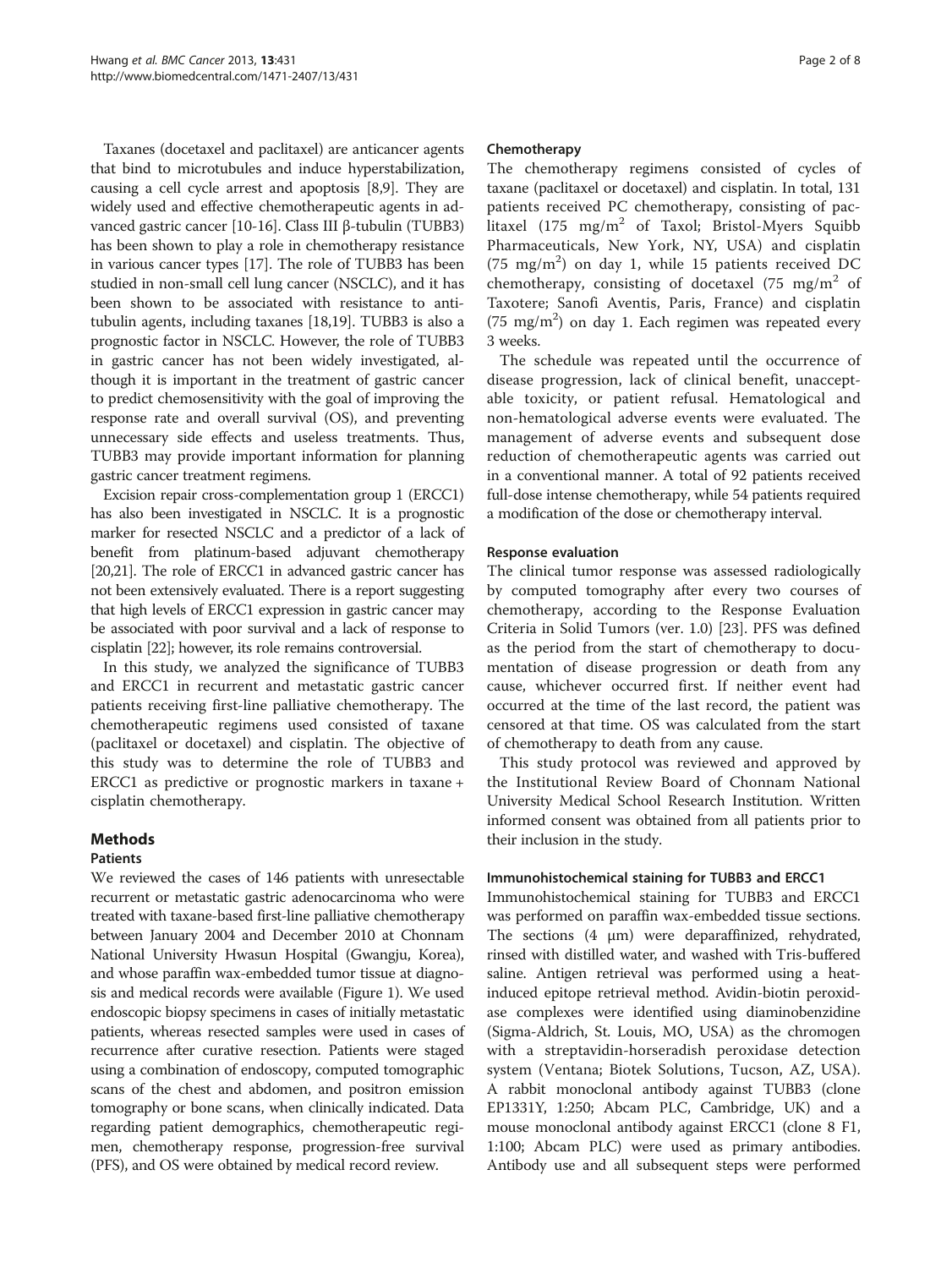<span id="page-2-0"></span>

according to the manufacturer's instructions. Immunohistochemical staining was repeated for samples giving inconsistent results. H-scores ≥ 4 (median value for both TUBB3 and ERCC1) for TUBB3 and ERCC1 were classified as high-level expression.

# Microscopic analysis

All of the immunostaining results were assessed by two independent pathologists (JHL and KHL) who had no knowledge of the patients' clinical data. The TUBB3 and ERCC1 staining intensities (cytoplasmic staining for TUBB3 and nuclear staining for ERCC1) were graded on a scale of 0 to 2 (0 = none, 1 = weak, and  $2 =$  strong), using adjacent non-malignant cells for reference. The percentage of positive tumor cells was evaluated and a proportion score was attributed to TUBB3 and ERCC1 (0 if 0%, 1 if 1-10%, 2 if 11-50%, and 3 if 51-100%). This proportion score was multiplied by the staining intensity to obtain a final semi-quantitative H-score for TUBB3 and ERCC1 [[24](#page-7-0)].

#### Statistical analysis

Variables for inclusion in the model were age, sex, tumor location, histological grade, Lauren's classification, disease status, liver metastasis, bone metastasis, peritoneal metastasis, chemotherapy response, chemotherapeutic regimen, number of involved organs, TUBB3 expression, and ERCC1 expression. A comparison of clinicopathological parameters was evaluated with Pearson's chi-squared test or Fisher's exact test, as appropriate. Odds ratios (ORs) with confidence intervals (CIs) for categorical outcomes were calculated using a binary logistic regression model. The

Kaplan-Meier method was used to construct PFS curves. Differences between survival curves were tested using the log-rank test. To identify independent factors significantly related to patient prognosis, we used Cox proportional hazard analysis with a step-wise forward procedure.

All statistical tests were two sided, and  $P < 0.05$  were considered to indicate statistical significance. All analyses were performed using SPSS software (ver. 17.0; SPSS, Inc., Chicago, IL, USA).

# Results

# Patient characteristics

The demographic details of the patients are presented in Table [1.](#page-3-0) In total, 146 patients received taxane-based first-line palliative chemotherapy. The median age of the patients was 56 (range, 19–75) years; the study population included 104 males (71.2%) and 42 females (28.8%). Regarding the histopathological classification, 86 (59.0%) were intestinal, 43 (29.4%) were diffuse, and 17 (11.6%) were mixed-type. In total, 90 patients (61.6%) had initially metastatic disease, and 56 patients (38.4%) had recurrent disease after curative resections. In total, 766 treatment cycles were delivered, with a median number of five cycles per patient (range, 1-15). A total of 9 patients (6.2%) received more than ten cycles of chemotherapy.

#### TUBB3 and ERCC1 expression

Of the 146 archival specimens, 77 (52.7%) and 78 (53.4%) showed high-level expression of TUBB3 and ERCC1, respectively. The immunostaining patterns for TUBB3 were cytoplasmic, whereas the ERCC1 expression patterns in the tumor cells were nuclear (Figure [2](#page-4-0)) The expression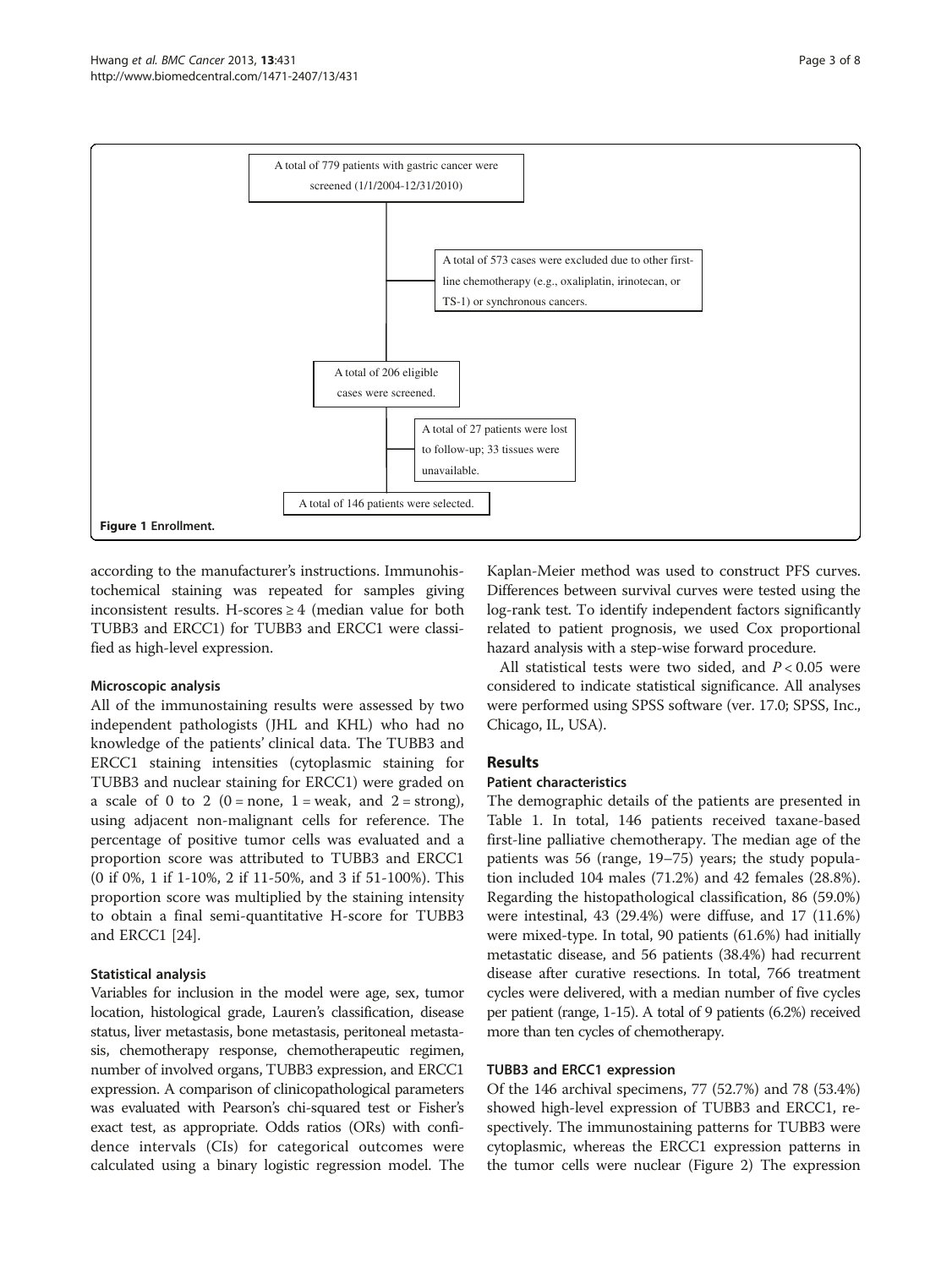#### <span id="page-3-0"></span>Table 1 Patient characteristics

|                                        | Low-level TUBB3<br>expression | <b>High-level TUBB3</b><br>expression | P     |
|----------------------------------------|-------------------------------|---------------------------------------|-------|
|                                        | H-score 1-3                   | H-score 4-6                           |       |
| Age                                    |                               |                                       |       |
| < 56                                   | 32 (44.4)                     | 40 (55.6)                             | 0.105 |
| $\geq 56$                              | 37 (50.0)                     | 37 (50.0)                             |       |
| Sex                                    |                               |                                       |       |
| Male                                   | 49 (47.1)                     | 55 (52.9)                             | 1     |
| Female                                 | 20 (47.6)                     | 22 (52.4)                             |       |
| Location                               |                               |                                       |       |
| GEJ-cardia                             | 9(56.3)                       | 7(43.8)                               | 0.8   |
| Body                                   | 42 (45.7)                     | 50 (54.3)                             |       |
| Antrum                                 | 18 (47.4)                     | 20 (52.6)                             |       |
| Differentiation                        |                               |                                       |       |
| Well, moderately                       | 15 (41.7)                     | 21 (58.3)                             | 0.45  |
| Poorly, signet ring cell               | 54 (49.1)                     | 56 (509)                              |       |
| Lauren classification                  |                               |                                       |       |
| Intestinal                             | 41 (47.7)                     | 45 (52.3)                             | 0.211 |
| Diffuse                                | 17(39.5)                      | 26 (60.5)                             |       |
| Mixed                                  | 11(64.7)                      | 6(35.3)                               |       |
| Disease status                         |                               |                                       |       |
| Initial metastasis                     | 41 (45.6)                     | 49 (54.4)                             | 0.614 |
| Recurrence after<br>curative resection | 28 (50.0)                     | 28 (50.0)                             |       |
| Metastatic site                        |                               |                                       |       |
| Liver                                  |                               |                                       |       |
| Yes                                    | 20 (48.8)                     | 21 (51.2)                             | 0.855 |
| <b>No</b>                              | 49 (46.7)                     | 56 (53.3)                             |       |
| Peritoneum                             |                               |                                       |       |
| Yes                                    | 35 (53.0)                     | 31 (47.0)                             | 0.245 |
| No                                     | 34 (42.5)                     | 46 (57.5)                             |       |
| Bone                                   |                               |                                       |       |
| Yes                                    | 5(50.0)                       | 5(50.0)                               | 1     |
| No                                     | 64 (47.1)                     | 72 (52.9)                             |       |
| Chemotherapy response                  |                               |                                       |       |
| $CR + PR$                              | 34 (54.8)                     | 28 (45.2)                             | 0.133 |
| $SD + PD$                              | 35 (41.7)                     | 49 (58.3)                             |       |
| Chemotherapeutic<br>regimen            |                               |                                       |       |
| Paclitaxel and<br>cisplatin            | 58 (44.3)                     | 73 (55.7)                             | 0.053 |
| Docetaxel and<br>cisplatin             | 11(73.3)                      | 4(26.7)                               |       |
| No. of involved organs                 |                               |                                       |       |
| 1                                      | 41 (41.8)                     | 57 (58.2)                             | 0.107 |
| 2                                      | 25 (61.0)                     | 16 (39.0)                             |       |
| $\geq 3$                               | 3(42.9)                       | 4(57.1)                               |       |

#### Table 1 Patient characteristics (Continued)

| FRCC1 H-score |           |           |       |
|---------------|-----------|-----------|-------|
| $1 - 3$       | 36 (52.9) | 32 (47.1) | 0.245 |
| 4-6           | 33 (42.3) | 45 (57.7) |       |

GEJ, gastrointestinal junction; CR, complete response; PR, partial response; SD, stable disease; PD, progressive disease; TUBB3, class III β-tubulin; ERCC1, excision repair cross-complementation group 1.

status of TUBB3 and ERCC1 did not correlate with each other  $(P = 0.245)$ .

# Correlations between the expression of TUBB3 and ERCC1 and clinicopathological parameters

No clinical parameter examined was associated with TUBB3 expression. ERCC1 expression was only associated with response rate. The response rate  $(CR + PR)$  to chemotherapy was 44%. Patients with high-level ERCC1 expression showed significantly lower response rates than patients with low-level ERCC1 expression (24.4 vs. 63.2%,  $P = 0.001$ ). High-level TUBB3 expression was associated with a lower response rate, but not significantly so (36.4 vs. 49.3%,  $P = 0.115$ ). By multivariate analysis, considering chemotherapy response, ERCC1 was a negative predictive marker for response rate (adjusted OR 5.038, 95% CI 2.44-  $10.37, P = 0.001$ ).

#### Expression of TUBB3 and ERCC1 and clinical outcome

The median follow-up duration (from the first visit to death or the date of last follow-up) was 23.7 months (range, 4.9-75.4 months). Six patients were alive at the time of analysis. The median PFS and OS of the patients were 4.4 months (95% CI 3.74-5.11) and 13.1 months (95% CI 10.5-15.6), respectively. Univariate analyses of the clinicopathological parameters and PFS and OS are shown in Table [2.](#page-5-0) In the univariate analysis, high-level TUBB3 expression was significantly associated with a shorter PFS (median 3.6 vs. 6.7 months;  $P = 0.001$ ; Table [2](#page-5-0) and Figure [3](#page-5-0)). OS was not associated with TUBB3 expression status (13.1 vs. 13.1 months;  $P = 0.769$ ). ERCC1 showed no clinical effect on PFS or OS. PFS was 3.8 months in the high-level ERCC1 expression group and 5.2 months in the low-level expression group  $(P = 0.28)$ . OS was in 12.7 months in the high-level ERCC1 expression group and 13.5 months in the low-level expression group ( $P = 0.916$ ). In the multivariate analysis, high-level TUBB3 expression was an independent prognostic factor for poor PFS (HR 2.74, 95% CI 1.91-3.91, P = 0.001). No clinical parameter examined was significantly associated with PFS or OS. Neither TUBB3 nor ERCC1 predicted OS.

# **Discussion**

Tubulin-binding agents are an important class of compounds in the field of anti-neoplastic chemotherapy, with broad activity in both solid tumors and hematological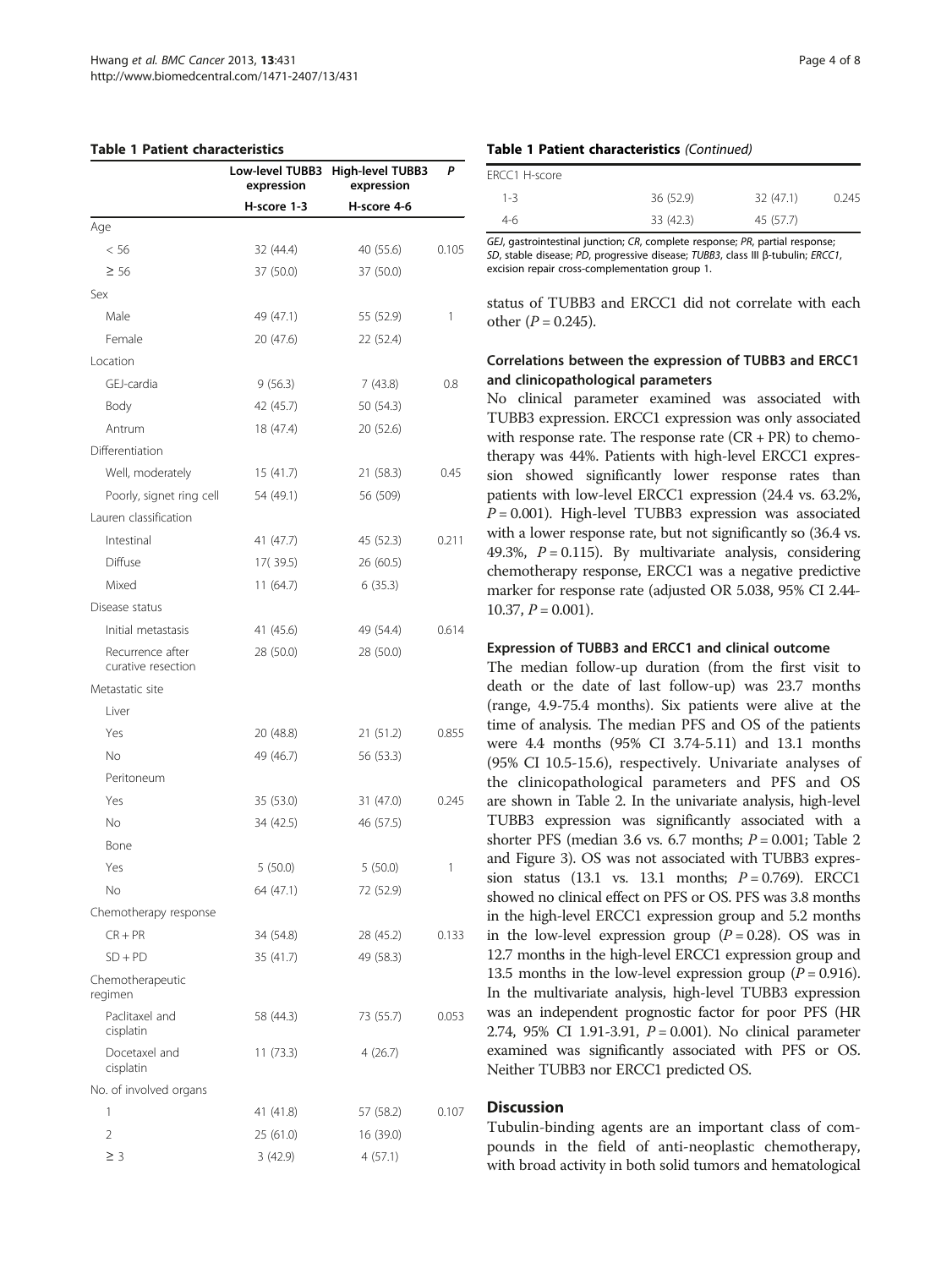<span id="page-4-0"></span>

malignancies [\[14](#page-6-0)[,25\]](#page-7-0). These agents block cell division by inhibiting the mitotic spindle. Taxanes (paclitaxel and docetaxel) promote the polymerization of purified tubulin in vitro at high concentrations and enhance the fraction of polymerized tubulin in cells. Thus, they have been referred to as microtubule-stabilizing agents.

Several mechanisms have been reported to be involved in resistance to tubulin-binding agents. One is TUBB3 overexpression. Many preclinical studies have shown that high levels of TUBB3 expression are associated with taxane resistance in various human cancer cell lines, including lung, ovary, prostate, breast, and pancreas [\[26](#page-7-0)-[29](#page-7-0)].

In NSCLC, TUBB3 is considered to be a predictive marker for chemotherapy and a prognostic marker at the same time. That is, high-level expression of TUBB3 is associated with a poorer response to chemotherapy, faster disease progression, and worse survival in NSCLC patients [[18](#page-6-0),[19](#page-7-0),[30](#page-7-0)]. Several clinical studies have assessed the prognostic or predictive value of TUBB3 expression in patients with ovarian, cervical, or breast cancer. Most of these studies have shown that TUBB3 expression is associated with resistance to tubulin binding agents, a poor prognosis, or both [[17](#page-6-0)]. Koh et al. [\[31\]](#page-7-0) also reported that TUBB3-positive patients showed lower response rates, and that the PFS and OS times were shorter in patients with head and neck squamous cell carcinoma receiving induction chemotherapy.

Taxanes are widely used in gastric cancer, and the identification of predictive markers for specific drugs would be of value in tailoring therapy to the specific profile of individual patients and tumors. A small cohort study of advanced gastric cancer patients who were receiving preoperative docetaxel-based chemotherapy showed a correlation between TUBB3 expression and a poor response to chemotherapy [[32\]](#page-7-0). Lu et al. [\[33\]](#page-7-0) analyzed TUBB3 mRNA expression (as determined by realtime quantitative polymerase chain reaction) in patients with advanced gastric cancer receiving first-line paclitaxel plus capecitabine chemotherapy. They demonstrated that high-level TUBB3 expression was significantly associated with a lower response rate and shorter PFS and OS.

In this study, high-level expression of TUBB3 was associated with a shorter PFS and a tendency to have a reduced response to chemotherapy, but was not associated with OS in recurrent or metastatic gastric cancer patients receiving taxane-based first-line palliative chemotherapy.

OS was affected by many clinical factors, including performance status, second-line chemotherapy, and comorbidities, in patients with advanced gastric cancer receiving palliative chemotherapy [\[34\]](#page-7-0). OS may have been affected by the same clinical factors in this study.

ERCC1 is currently under investigation in gastric cancer, but the influence of ERCC1 expression remains controversial. Several recent reports demonstrated that high-level expression of ERCC1 was correlated with platinum resistance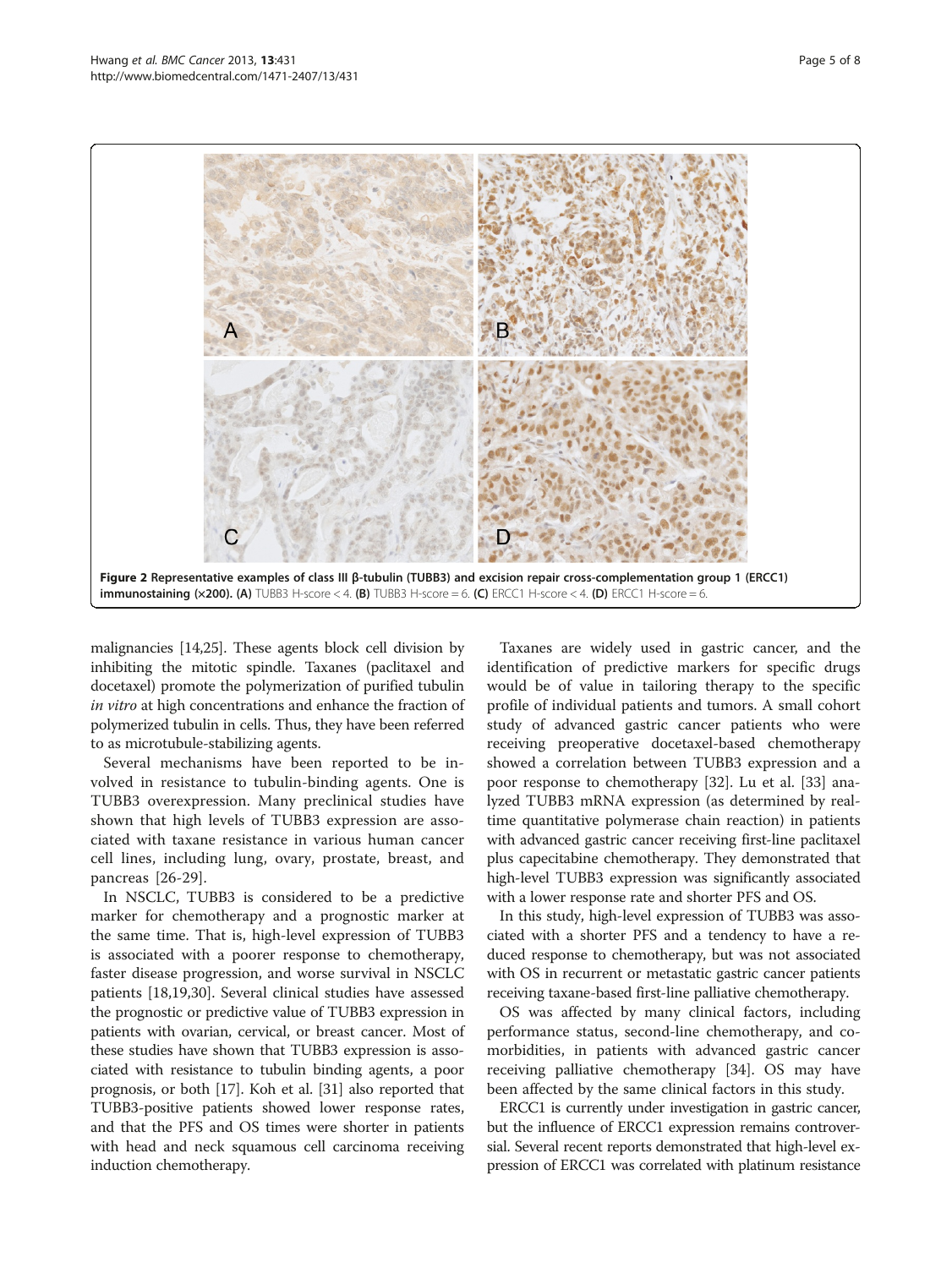<span id="page-5-0"></span>

|                                        | mPFS<br>(95% CI)       | Ρ     | mOS<br>(95% CI)     | Ρ     |
|----------------------------------------|------------------------|-------|---------------------|-------|
| Age                                    |                        |       |                     |       |
| < 56                                   | 4.07 (3.27-4.87)       | 0.937 | 12.73 (9.46-15.99)  | 0.453 |
| $\geq 56$                              | 4.70 (3.35-6.04)       |       | 13.10 (10.10-16.09) |       |
| Sex                                    |                        |       |                     |       |
| Male                                   | 4.27 (3.49-5.04)       | 0.915 | 12.10 (10.43-13.76) | 0.072 |
| Female                                 | 4.43 (2.02-6.83)       |       | 15.37 (11.48-19.25) |       |
| Location                               |                        |       |                     |       |
| GF J-cardia                            | 3.83 (1.16-6.49)       | 0.926 | 14.03 (4.50-23.55)  | 0.903 |
| Body                                   | 4.7 (3.95-5.44)        |       | 12.37 (9.17-15.56)  |       |
| Antrum                                 | 3.93 (0.47-4.38)       |       | 14.17 (11.14-17.19) |       |
| Differentiation                        |                        |       |                     |       |
| Well, moderately<br>differentiated     | 3.83 (3.49-4.16)       | 0.530 | 12.10 (7.79-16.40)  | 0.200 |
| Poorly, signet ring<br>cell type       | 4.67 (3.77-5.56)       |       | 13.13 (10.19-16.06) |       |
| Lauren classification                  |                        |       |                     |       |
| Intestinal                             | 4.20 (3.29-5.10)       | 0.479 | 13.10 (9.95-16.24)  | 0.626 |
| Diffuse                                | 4.27 (2.85-5.68)       |       | 13.13 (9.62-16.63)  |       |
| Mixed                                  | 4.93 (2.20-7.65)       |       | 11.70 (2.55-20.84)  |       |
| Disease status                         |                        |       |                     |       |
| Recurrence after<br>curative resection | 4.20 (3.13-5.26)       | 0.714 | 12.10 (9.69-14.50)  | 0.962 |
| Initial metastasis                     | 4.43 (3.36-5.49)       |       | 14.17 (11.10-17.23) |       |
| Liver metastasis                       |                        |       |                     |       |
| Yes                                    | 4.70 (2.89-6.50)       | 0.537 | 14.03 (9.13-18.9)   | 0.586 |
| No                                     | 4.27 (3.49-5.04)       |       | 13.10 (10.06-16.14) |       |
| Bone metastasis                        |                        |       |                     |       |
| Yes                                    | 4.70 (0.82-8.57)       | 0.368 | 9.77 (4.92-14.62)   | 0.685 |
| No                                     | 4.27 (3.53-5.00)       |       | 13.13 (10.76-15.49) |       |
| Peritoneal metastasis                  |                        |       |                     |       |
| Yes                                    | 4.57 (2.97-6.16)       | 0.249 | 12.73 (9.04-16.41)  | 0.887 |
| No.                                    | 3.97 (3.15-4.78)       |       | 13.10 (9.81-16.38)  |       |
| Chemotherapy<br>response               |                        |       |                     |       |
| CR, PR                                 | 4.73 (3.12-6.33) 0.341 |       | 11.43 (8.06-14.80)  | 0.192 |
| SD, PD                                 | 3.97 (3.16-4.77)       |       | 15.03 (12.33-17.72) |       |
| Chemotherapeutic<br>regimen            |                        |       |                     |       |
| Paclitaxel/cisplatin                   | 4.07 (3.52-4.61)       | 0.224 | 12.37 (10.23-14.50) | 0.221 |
| Docetaxel/cisplatin                    | $6.50(5.71 - 7.28)$    |       | 17.87 (14.42-21.31) |       |
| No. of involved organs                 |                        |       |                     |       |
| 1                                      | 3.97 (3.17-4.76)       | 0.220 | 12.10 (9.15-15.04)  | 0.570 |
| 2                                      | 4.73 (2.76-6.70)       |       | 15.13 (10.11-20.14) |       |
| $\geq$ 3                               | 7.07 (0.00-16.05)      |       | 12.40 (9.91-14.88)  |       |

| TUBB3                    |                   |                                           |       |
|--------------------------|-------------------|-------------------------------------------|-------|
| High-level<br>expression |                   | 3.63 (3.37-3.88) 0.001 13.13 (9.88-16.37) | 0.769 |
| I ow-level<br>expression | $6.67(5.65-7.68)$ | 13.10 (8.83-17.36)                        |       |
| FRCC1                    |                   |                                           |       |
| High-level<br>expression |                   | 3.77 (3.54-3.99) 0.280 12.70 (9.45-15.94) | 0.916 |
| I ow-level<br>expression | 5.23 (3.74-6.71)  | 13.53 (10.10-16.95)                       |       |

Table 2 Univariate analysis of PFS and OS (Continued)

mPFS, median progression-free survival; mOS, median overall survival; GEJ, gastrointestinal junction; CR, complete response; PR, partial response; SD, stable disease; PD, progressive disease; TUBB3, class III β-tubulin; ERCC1, excision repair cross-complementation group 1.

and poor recurrence-free survival and OS in gastric cancer [[35,36\]](#page-7-0). In contrast, other studies have demonstrated that low-level ERCC1 expression was correlated with poor survival or showed no correlation with survival [\[37,38\]](#page-7-0). These seemingly conflicting results may be related to biological variation in the tumors analyzed, to variation in the chemotherapeutic protocols, and/or to the different techniques used to assess ERCC1 expression.

In this study, ERCC1 had no effect on PFS or OS, and was only associated with the clinical response to chemotherapy. There is a clinical study showing that paclitaxel may help alleviate ERCC1-related platinum resistance in ovarian cancer [[39](#page-7-0)]. Cisplatin monotherapy is not commonly used; taxane monotherapy is used to treat advanced gastric cancer [[40,41\]](#page-7-0). Thus, paclitaxel might play a greater role than cisplatin in patients with advanced gastric cancer treated with taxane-cisplatin chemotherapy.



Figure 3 PFS in patients with advanced gastric cancer according to the expression of class III β-tubulin (TUBB3) (high- vs. low-level expression; 3.63 vs. 6.67 months,  $P = 0.001$ ) (solid line, low-level TUBB3 expression; dotted line, high-level TUBB3 expression).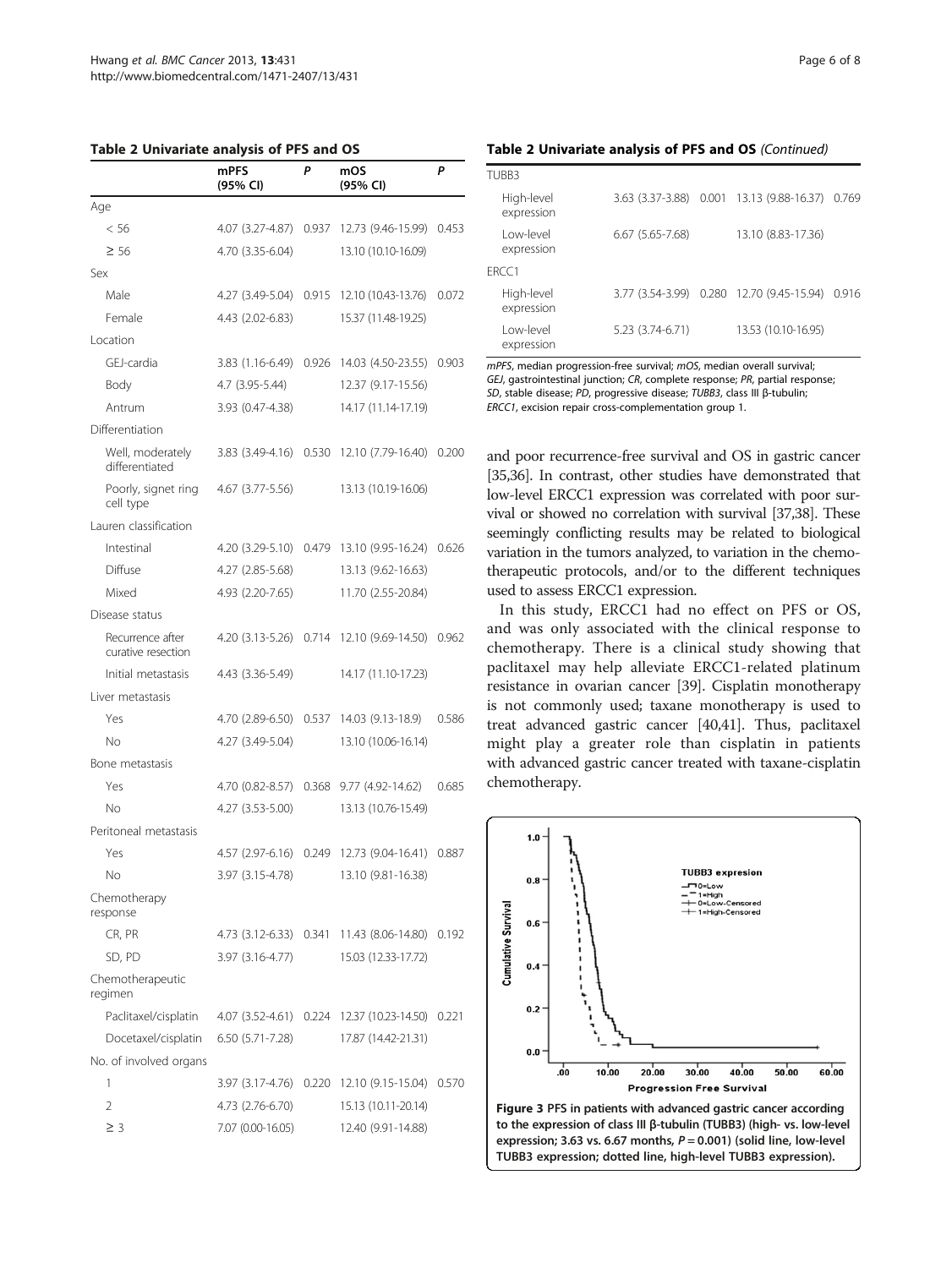<span id="page-6-0"></span>Despite demonstrating the predictive significance of TUBB3 expression, the present study has several potential limitations. First, it was a retrospective analysis from a single institution. Therefore, the chemotherapy dose and schedule might be different from patient to patient according to individual patient organ function, tolerability, and toxicity profiles. Second, this study included a somewhat heterogeneous patient population. Among 146 patients, 90 initially presented with metastatic disease, whereas 56 had recurrent disease after curative resection. Third, TUBB3 expression did not correlate with other clinical parameters such as histological grade or Lauren classification. Finally, it is possible that the immunohistochemical staining results of the pretreatment endoscopic biopsy specimens or resected samples did not correlate with those of the entire primary tumor or metastatic tissue.

Additional prospective, randomized controlled trials are needed to identify the true significance of TUBB3 and ERCC1 in the prognosis of gastric cancer. Randomized clinical trials may also account for confounding variables such as patient performance status.

# Conclusions

In conclusion, in advanced gastric cancer, TUBB3 was a predictive marker for taxane-cisplatin chemotherapy. ERCC1 was not associated with PFS or OS. Immunohistochemical analysis of pre-treatment biopsies for TUBB3 may provide valuable information to oncologists in selecting appropriate chemotherapeutic regimens.

#### Abbreviations

TUBB3: Class III β-tubulin; ERCC1: Excision repair cross-complementation group 1; PFS: Progression-free survival; OS: Overall survival; NSCLC: Non-small cell lung cancer; OR: Odds ratio; HR: Hazard ratio; CI: Confidence interval.

#### Competing interests

The authors declare that they have no competing interests.

#### Authors' contributions

JEH drafted the manuscript. JYH, KK, SHK, WYC, MJK, and SHJ collected the clinical data. JEH, HJS, WKB, SHC, and IJC performed the chemotherapy and revised the manuscript. ECH made a special contribution to the statistical analysis. KHL and JHL analyzed the pathological data. IJC conceived of the study and approved the final manuscript. All authors read and approved the final manuscript.

#### Acknowledgements

We thank Ji-Hee Lee and Mi-Ra Park for performing the antibody staining. We also thank Kyung-Hwa Lee and Jae-Hyuk Lee for conducting the pathological data analyses.

The English in this document has been checked by at least two professional editors, both native speakers of English. For a certificate, please see: <http://www.textcheck.com/certificate/cWdCSj>.

#### Author details

<sup>1</sup>Department of Hematology-Oncology, Chonnam National University Hwasun Hospital, 322 Seoyang-ro, Hwasun-eup, Hwasun-gun, Jeonnam 519-763, Korea. <sup>2</sup>Department of Urology, Chonnam National University Hwasun Hospital, Jeonnam, Korea. <sup>3</sup>Department of Pathology, Chonnam National University Hwasun Hospital, Jeonnam, Korea.

Received: 25 April 2013 Accepted: 17 September 2013 Published: 23 September 2013

#### References

- 1. Siegel R, Ward E, Brawley O, Jemal A: Cancer statistics, 2011: the impact of eliminating socioeconomic and racial disparities on premature cancer deaths. CA Cancer J Clin 2011, 61(4):212–236.
- 2. Kamangar F, Dores GM, Anderson WF: Patterns of cancer incidence, mortality, and prevalence across five continents: defining priorities to reduce cancer disparities in different geographic regions of the world. J Clin Oncol 2006, 24(14):2137–2150.
- 3. Wagner AD, Grothe W, Behl S, Kleber G, Grothey A, Haerting J, Fleig WE: Chemotherapy for advanced gastric cancer. Cochrane Database Syst Rev 2005, 2:CD004064.
- 4. Wu K, Nie Y, Guo C, Chen Y, Ding J, Fan D: Molecular basis of therapeutic approaches to gastric cancer. J Gastroenterol Hepatol 2009, 24(1):37–41.
- 5. Yin M, Hu Z, Tan D, Ajani JA, Wei Q: Molecular epidemiology of genetic susceptibility to gastric cancer: focus on single nucleotide polymorphisms in gastric carcinogenesis. Am J Transl Res 2009, 1(1):44-54.
- 6. Bang YJ, Van Cutsem E, Feyereislova A, Chung HC, Shen L, Sawaki A, Lordick F, Ohtsu A, Omuro Y, Satoh T, et al: Trastuzumab in combination with chemotherapy versus chemotherapy alone for treatment of HER2 positive advanced gastric or gastro-oesophageal junction cancer (ToGA): a phase 3, open-label, randomised controlled trial. Lancet 2010, 376(9742):9687–9697.
- 7. Cunningham D, Atkin W, Lenz HJ, Lynch HT, Minsky B, Nordlinger B, Starling N: Colorectal cancer. Lancet 2010, 375(9719):1030–1047.
- 8. Schiff PB, Fant J, Horwitz SB: Promotion of microtubule assembly in vitro by taxol. Nat 1979, 277(5698):665–667.
- 9. Ganansia-Leymarie V, Bischoff P, Bergerat JP, Holl V: Signal transduction pathways of taxanes-induced apoptosis. Curr Med Chem Anticancer Agents 2003, 3(4):291–306.
- 10. Murad AM, Petroianu A, Guimaraes RC, Aragao BC, Cabral LO, Scalabrini-Neto AO: Phase II trial of the combination of paclitaxel and 5-fluorouracil in the treatment of advanced gastric cancer: a novel, safe, and effective regimen. Am J Clin Oncol 1999, 22(6):580-586.
- 11. Kim YH, Shin SW, Kim BS, Kim JH, Kim JG, Mok YJ, Kim CS, Rhyu HS, Hyun JH, Kim JS: Paclitaxel, 5-fluorouracil, and cisplatin combination chemotherapy for the treatment of advanced gastric carcinoma. Cancer 1999, 85(2):295–301.
- 12. Roth AD, Maibach R, Martinelli G, Fazio N, Aapro MS, Pagani O, Morant R, Borner MM, Herrmann R, Honegger H, et al: Docetaxel (Taxotere)-cisplatin (TC): an effective drug combination in gastric carcinoma. Swiss Group for Clinical Cancer Research (SAKK), and the European Institute of Oncology (EIO). Ann Oncol 2000, 11(3):301–306.
- 13. Constenla M, Garcia-Arroyo R, Lorenzo I, Carrete N, Campos B, Palacios P: Docetaxel, 5-fluorouracil, and leucovorin as treatment for advanced gastric cancer: results of a phase II study. Gastric Cancer 2002, 5(3):142–147.
- 14. Ajani JA, Fodor MB, Tjulandin SA, Moiseyenko VM, Chao Y, Cabral Filho S, Majlis A, Assadourian S, Van Cutsem E: Phase II multi-institutional randomized trial of docetaxel plus cisplatin with or without fluorouracil in patients with untreated, advanced gastric, or gastroesophageal adenocarcinoma. J Clin Oncol 2005, 23(24):5660–5667.
- 15. Van Cutsem E, Moiseyenko VM, Tjulandin S, Majlis A, Constenla M, Boni C, Rodrigues A, Fodor M, Chao Y, Voznyi E, et al: Phase III study of docetaxel and cisplatin plus fluorouracil compared with cisplatin and fluorouracil as first-line therapy for advanced gastric cancer: a report of the V325 Study Group. J Clin Oncol 2006, 24(31):4991–4997.
- 16. Hwang J, Cho SH, Shim HJ, Lee SR, Ahn JS, Yang DH, Kim YK, Lee JJ, Kim HJ, Chung IJ: Phase II study of paclitaxel, cisplatin, and 5-fluorouracil combination chemotherapy in patients with advanced gastric cancer. J Korean Med Sci 2008, 23(4):586-591.
- 17. Seve P, Dumontet C: Is class III beta-tubulin a predictive factor in patients receiving tubulin-binding agents? Lancet Oncol 2008, 9(2):168–175.
- 18. Seve P, Isaac S, Tredan O, Souquet PJ, Pacheco Y, Perol M, Lafanechere L, Penet A, Peiller EL, Dumontet C: Expression of class III {beta}-tubulin is predictive of patient outcome in patients with non-small cell lung cancer receiving vinorelbine-based chemotherapy. Clin Cancer Res 2005, 11(15):5481–5486.